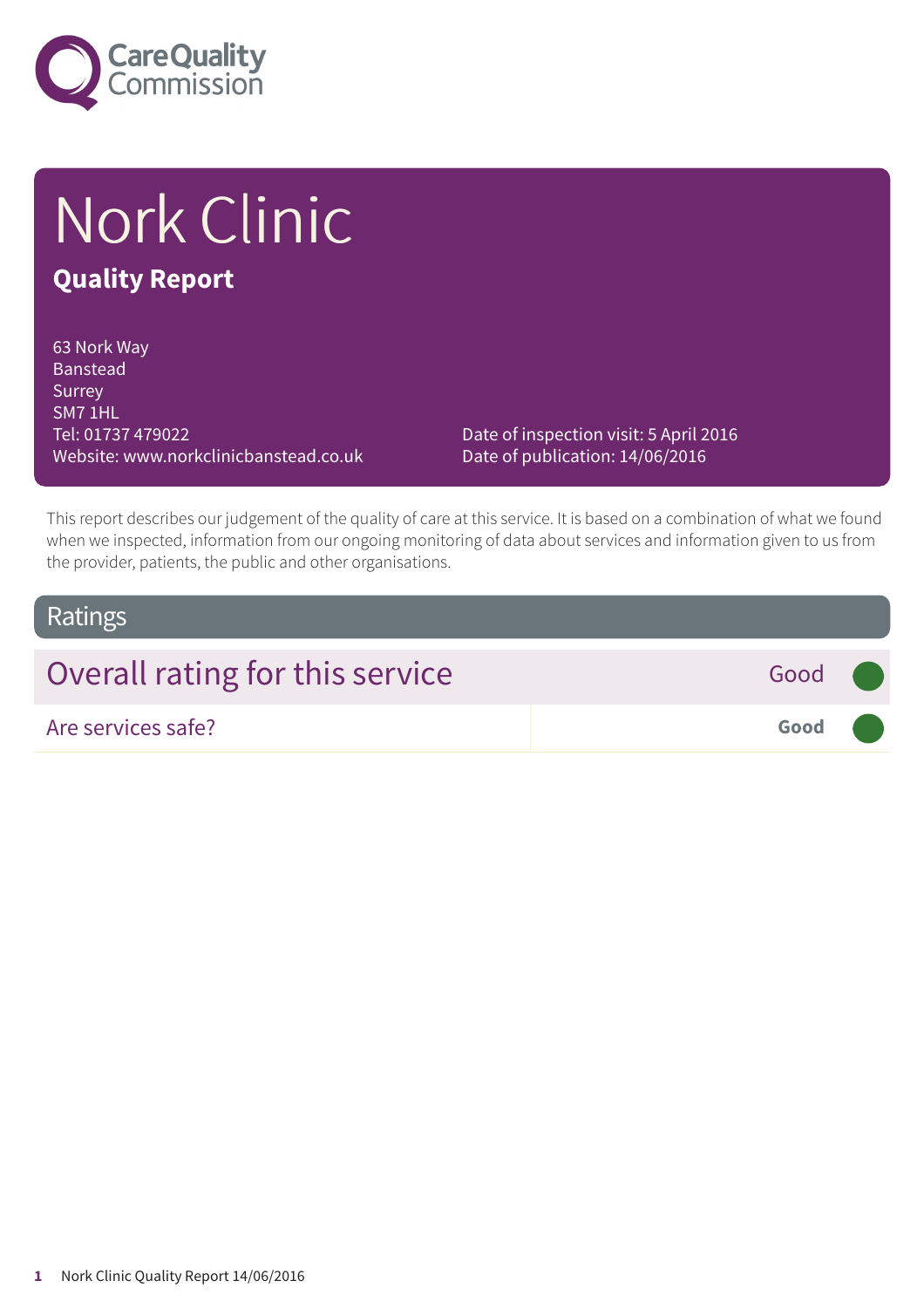# Summary of findings

### **Contents**

| Summary of this inspection                  | Page           |
|---------------------------------------------|----------------|
| Overall summary                             | $\mathcal{P}$  |
| The five questions we ask and what we found | 3              |
| Detailed findings from this inspection      |                |
| Our inspection team                         | $\overline{4}$ |
| Why we carried out this inspection          | $\overline{4}$ |
| Detailed findings                           | 5              |

### Overall summary

#### **Letter from the Chief Inspector of General Practice**

We carried out an announced comprehensive inspection of Nork Clinic on 14 April 2015. Breaches of legal requirements were found during that inspection within the safe domain. After the comprehensive inspection, the practice sent us an action plan detailing what they would do to meet the legal requirements in relation to the following:

- Ensure that all staff are trained in safeguarding of children at a level appropriate to their role and that contact details for local authority safeguarding teams are accessible to all staff within the practice.
- Ensure risk assessment and monitoring processes effectively identify, assess and manage risks relating to fire safety arrangements.
- Ensure the actions identified as a result of auditing of infection control processes are documented and reviewed so that progress and completion can be monitored.
- Ensure all remedial works and ongoing monitoring recommendations are implemented in order to reduce the risk of exposure of staff and patients to legionella bacteria.

We undertook a focused inspection on 5 April 2016 to check that the provider had implemented their action plan and to confirm that they now met legal requirements. This report only covers our findings in relation to those requirements.

You can read the report from our last comprehensive inspection, by selecting the 'all reports' link on our website at www.cqc.org.uk

Our key findings across the areas we inspected were as follows:-

- All staff were trained in safeguarding of children at a level appropriate to their role and contact details for local authority safeguarding teams are accessible to all staff within the practice.
- Risk assessment and monitoring processes were effectively used to identify, assess and manage risks relating to fire safety arrangements.
- Actions identified as a result of auditing of infection control processes were documented and reviewed so that progress and completion was monitored. All actions identified had been completed.
- Remedial works were implemented in order to reduce the risk of exposure of staff and patients to legionella bacteria. Ongoing monitoring recommendations had not yet been fully implemented. However, we saw a clear plan in place to ensure this was followed through, including regular temperature monitoring and descaling of a shower head.

### **Professor Steve Field (CBE FRCP FFPH FRCGP)**

Chief Inspector of General Practice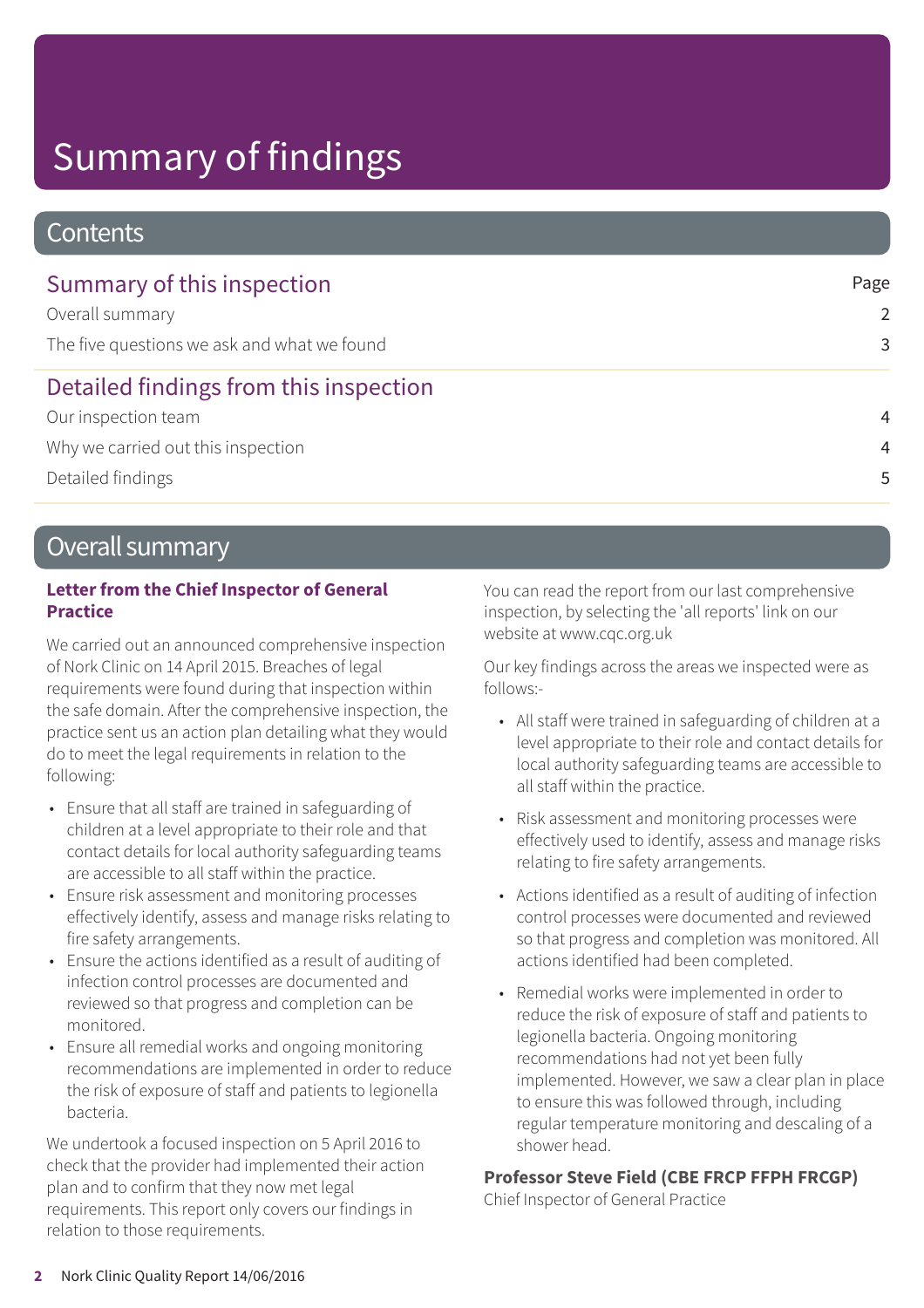### The five questions we ask and what we found

We always ask the following five questions of services.

#### **Are services safe?**

The practice is rated as good for providing safe services.

- All staff were trained in safeguarding of children at a level appropriate to their role and contact details for local authority safeguarding teams are accessible to all staff within the practice.
- Risk assessment and monitoring processes were effectively used to identify, assess and manage risks relating to fire safety arrangements.
- Actions identified as a result of auditing of infection control processes were documented and reviewed so that progress and completion was monitored. All actions identified had been completed.
- Remedial works were implemented in order to reduce the risk of exposure of staff and patients to legionella bacteria. Ongoing monitoring recommendations had not yet been fully implemented. However, we saw a clear plan in place to ensure this was followed through, including regular temperature monitoring and descaling of a shower head.
- Sealed sharps bins were stored securely, away from patient treatment areas.

**Good –––**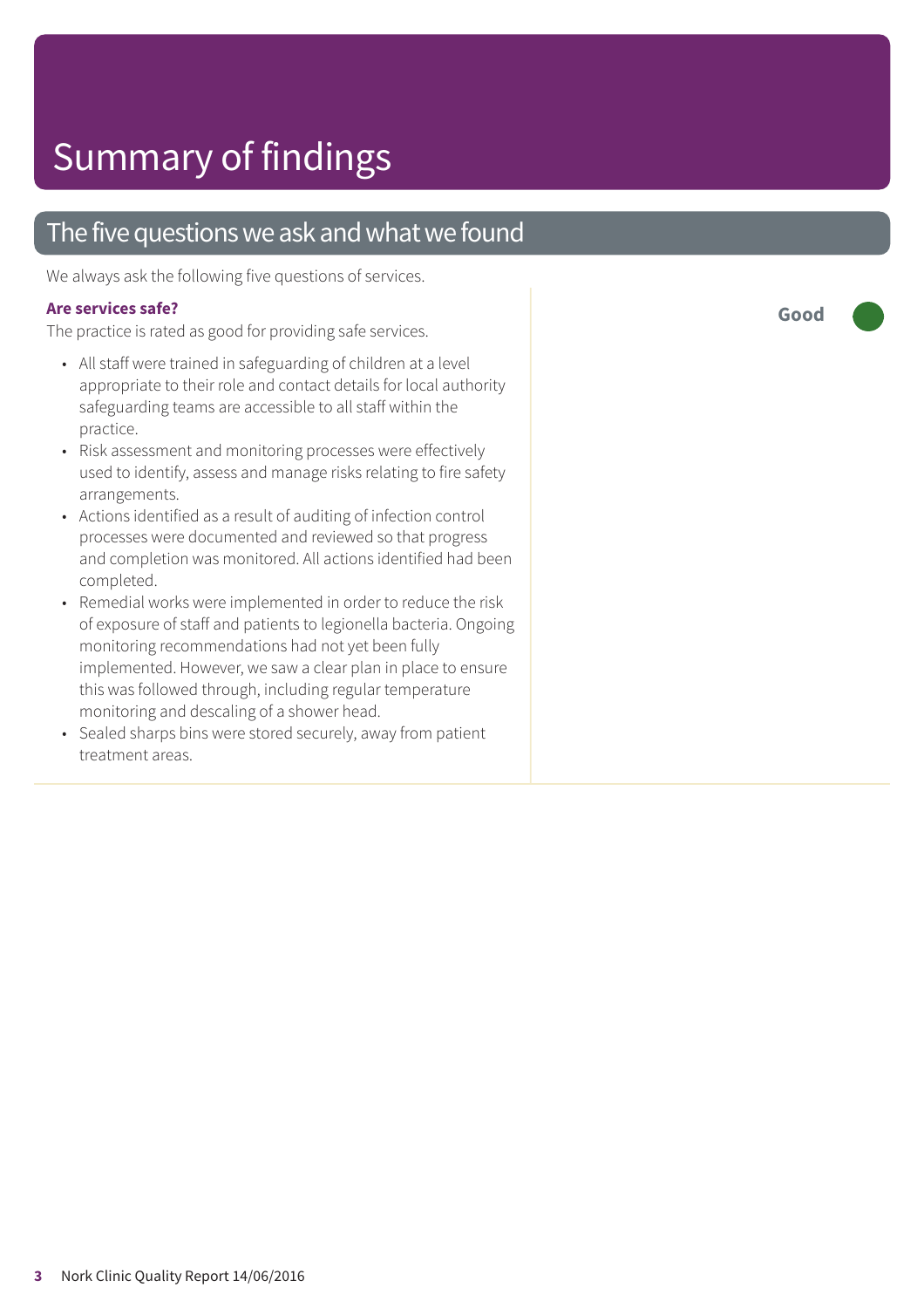

# Nork Clinic **Detailed findings**

### Our inspection team

### **Our inspection team was led by:**

Our inspection team was led by a CQC Lead Inspector**.**

## Why we carried out this inspection

We carried out a comprehensive inspection of this service under Section 60 of the Health and Social Care Act 2008 on 19 March 2015 as part of our regulatory functions. This inspection was planned to check whether the provider was meeting the legal requirements and regulations associated with the Health and Social Care Act 2008, to look at the overall quality of the service, and to provide a rating for the service under the Care Act 2014. Breaches of legal requirements were found. As a result we undertook a focused inspection on 15 March 2016 to follow up on whether action had been taken to deal with the breaches.